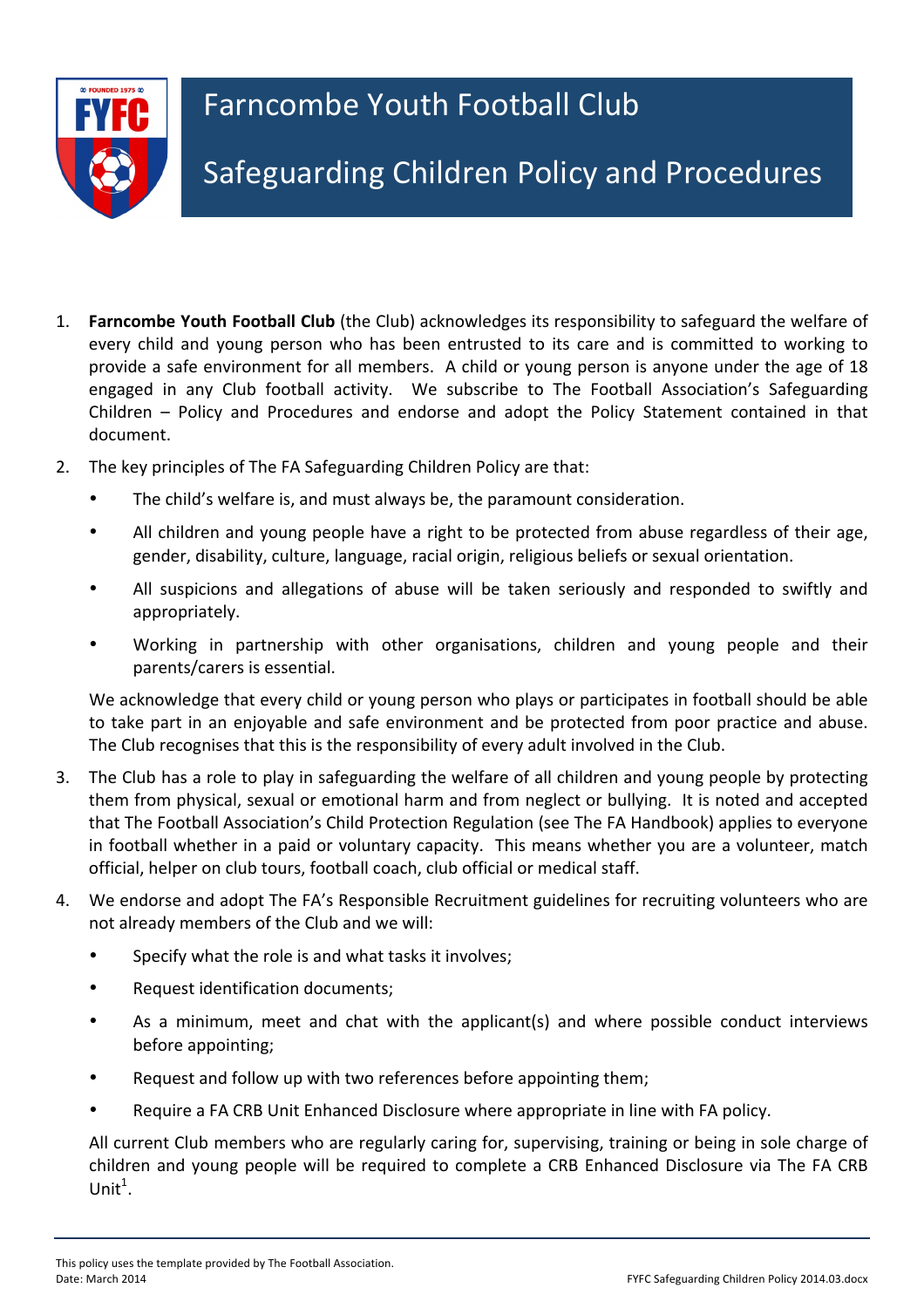If there are any concerns regarding the appropriateness of an individual who is already involved or who has approached us to become part of the Club, guidance will be sought from The Football Association. It is noted and accepted that The FA will consider the relevance and significance of the information obtained via The FA CRB Unit Enhanced CRB Disclosure and that all decisions will be made in the best interests of children and young people.

It is accepted that The FA aims to prevent people with a history of relevant and significant offending from having contact with children or young people and the opportunity to influence policies or practice with children or young people. This is to prevent direct sexual or physical harm to children and to minimise the risk of 'grooming' within football.

- 5. The Club supports The FA's Whistle Blowing Policy. Any adult or young person with concerns about a colleague can 'whistle blow' by contacting The FA Safeguarding Team on 0844 980 8200 extension 4787, by writing to The FA Case Manager at The Football Association, Wembley Stadium, PO Box 1966, London SW10 9EQ, or alternatively by going direct to the Police, Children's Social Care or the NSPCC. The Club encourages everyone to know about the Whistle Blowing Policy and utilise it if necessary.
- 6. The Club has appointed a Club Welfare Officer (CWO) in line with The FA's role profile and required completion of the Safeguarding Children and Welfare Officers Workshop. The post holder will be involved with Welfare Officer training provided by The FA and/or County FA. The CWO is the first point of contact for all club members regarding any concerns about the welfare of any child or young person. The CWO will liaise directly with the County FA Welfare Officer and will be familiar with the procedures for referring any concerns. They will also play a proactive role in increasing awareness of **Respect**, poor practice and abuse amongst their club members.
- 7. We acknowledge and endorse The FA's identification of bullying as a category of abuse. Bullying of any kind is not acceptable in our Club. If bullying does occur, all players or parents/carers should be able to tell and know that incidents will be dealt with promptly. Incidents need to be reported to the CWO or alternatively, in cases of serious bullying, we may contact the County FA Welfare Officer.
- 8. **Respect** codes of conduct for players, parents/spectators, officials and coaches have been implemented by The Club. In order to validate these Respect codes of conduct, the Club has clear actions it will take regarding repeated or serious misconduct at club level and acknowledges the possibility of potential sanctions which may be implemented by the County FA in more serious circumstances.
- 9. Reporting your concerns about the welfare of a child or young person:

## Safeguarding is everyone's responsibility. If you are worried about a child, it is important that you **report your concerns – no action is not an option.**

- If you are worried about a child then you need to report your concerns to the Club Welfare Officer.
- If the issue is one of poor practice, the Club Welfare Officer will either:
	- deal with the matter themselves, or
	- seek advice from the County FA Welfare Officer.
- If the concern is more serious  $-$  possible child abuse  $-$  where possible, contact the County FA Welfare Officer first, then immediately contact the Police or Children's Social Care.
- If the child needs immediate medical treatment, take them to a hospital or call an ambulance and tell them this is a child protection concern. Let your Club Welfare Officer know what action you have taken; they in turn will inform the County FA Welfare Officer.
- If, at any time, you are not able to contact the Club Welfare Officer or the matter is clearly serious, then you can either:
	- contact the County FA Welfare Officer directly,